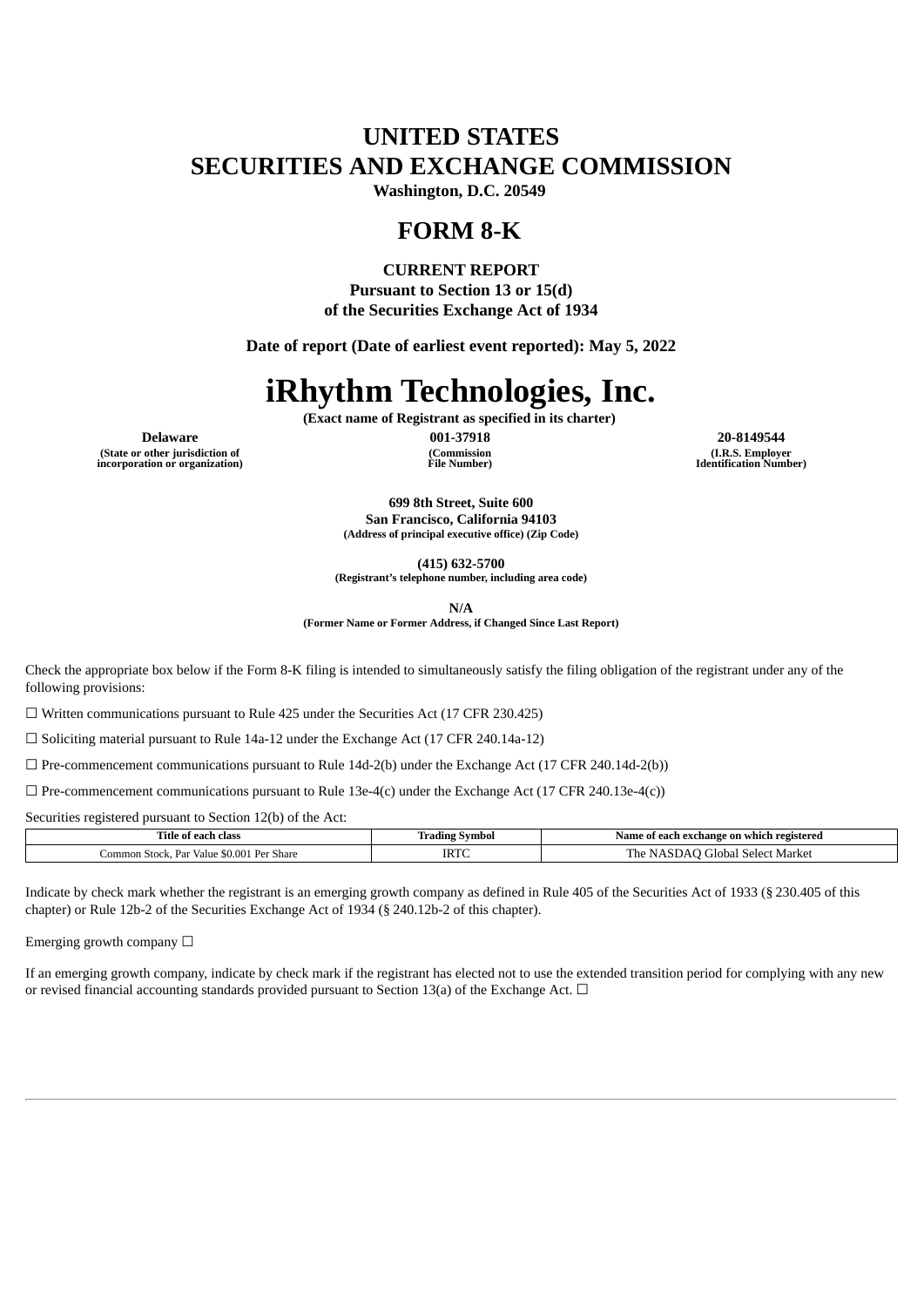#### **Item 2.02. Results of Operations and Financial Condition.**

On May 5, 2022, iRhythm Technologies, Inc. issued a press release regarding its financial results for the first quarter ended March 31, 2022. A copy of the press release is furnished as Exhibit 99.1 to this Form 8-K.

This information is intended to be furnished under Item 2.02 of Form 8-K and shall not be deemed "filed" for purposes of Section 18 of the Securities Exchange Act of 1934, as amended (the "Exchange Act"), or incorporated by reference in any filing under the Securities Act of 1933, as amended, or the Exchange Act, except as shall be expressly set forth by specific reference in such a filing.

## **Item 9.01 Financial Statements and Exhibits**

**(d) Exhibits.**

| Exhibit No. | <b>Description</b>                                                   |
|-------------|----------------------------------------------------------------------|
| 99.1        | Press Release of iRhythm Technologies, Inc. dated as of May 5, 2022. |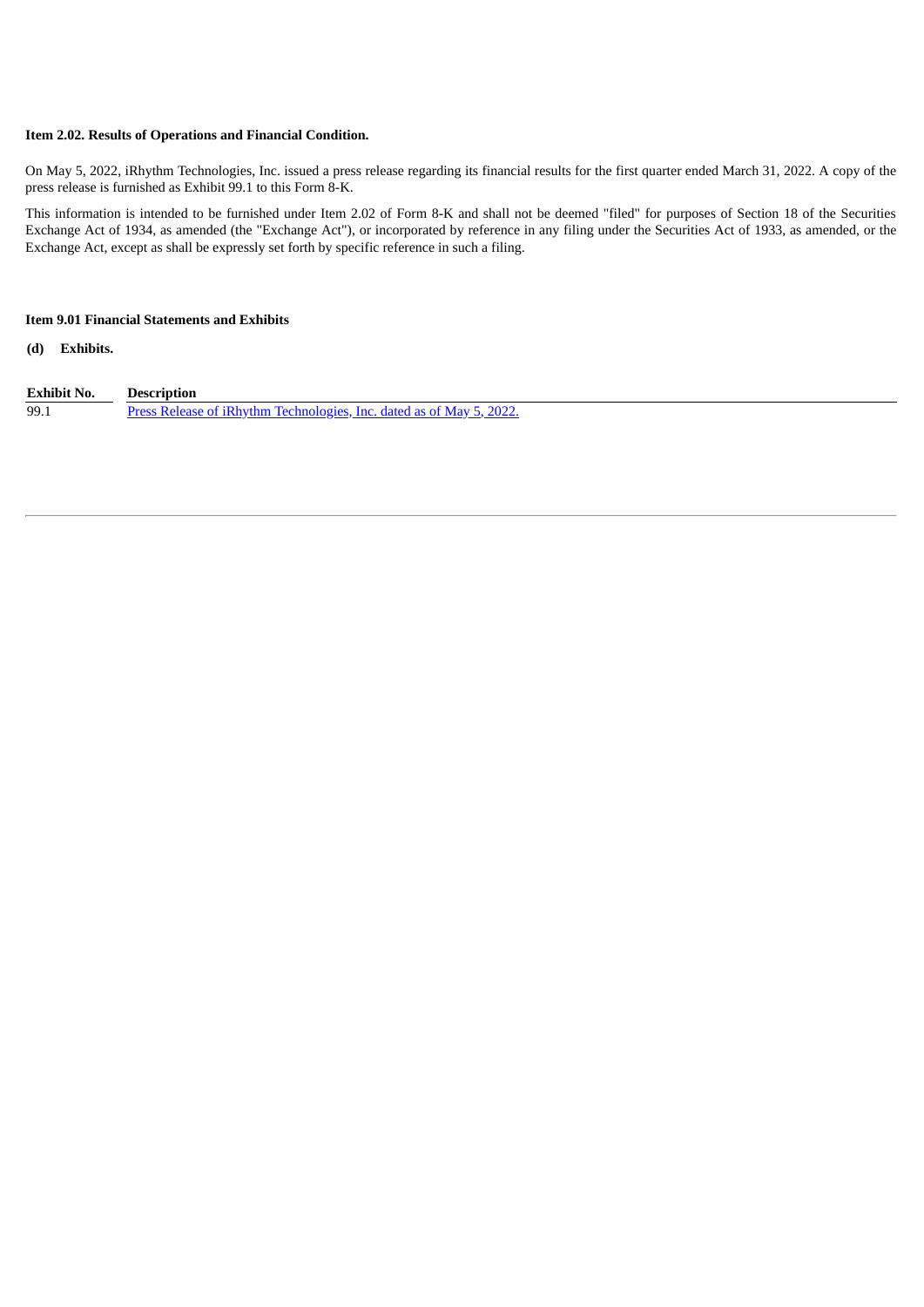# **SIGNATURES**

Pursuant to the requirements of the Securities Exchange Act of 1934, as amended, the registrant has duly caused this report to be signed on its behalf by the undersigned, thereunto duly authorized.

# **IRHYTHM TECHNOLOGIES, INC.**

Date: May 5, 2022 By: /s/ Quentin S. Blackford Quentin S. Blackford Chief Executive Officer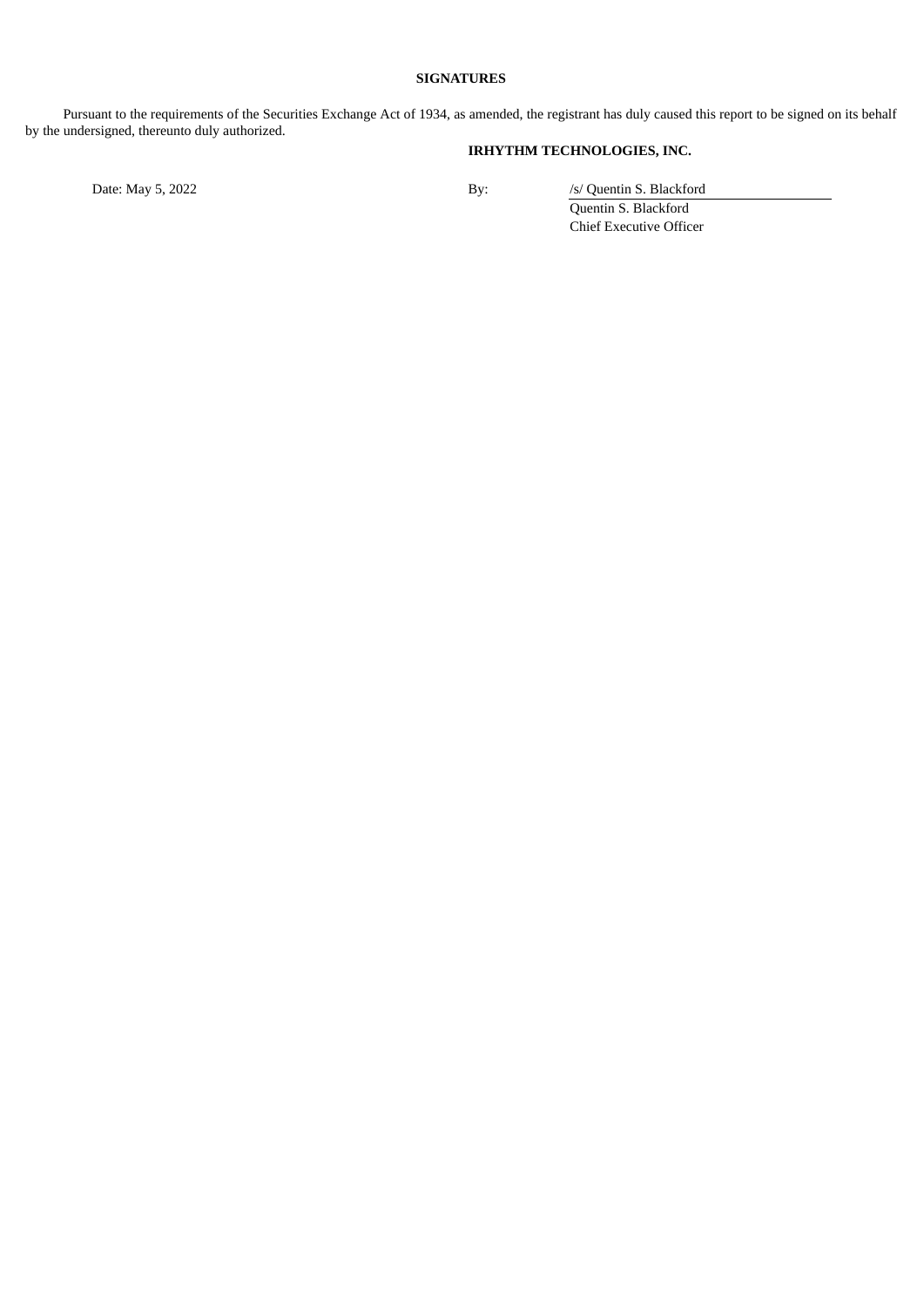#### **iRhythm Technologies Announces First Quarter 2022 Financial Results**

<span id="page-3-0"></span>**SAN FRANCISCO, May 5, 2022** -- iRhythm Technologies, Inc. (NASDAQ: IRTC), a leading digital healthcare solutions company focused on the advancement of cardiac care, today reported financial results for the three months ended March 31, 2022.

#### **First Quarter 2022 Financial Highlights**

- Revenue of \$92.4 million, a 24.3% increase compared to first quarter 2021
- Gross margin of 66.9%, a 4.2 percentage point improvement compared to fourth quarter 2021
- Adjusted EBITDA\* loss of \$4.8 million, a \$12.5 million improvement compared to fourth quarter 2021
- Cash and short-term investments of \$208.8 million at March 31, 2022, a \$30.3 million decline from December 31, 2021
- Amended debt facility with non-dilutive term loan of up to \$75 million and a revolving credit facility of up to \$25 million with a maturity date of March 1, 2027

\*Refer to adjusted EBITDA reconciliation table below.

#### **Recent Operational Highlights**

- Updated reimbursement rates that impact Zio XT for CPT codes 93243 and 93247 to \$329 and \$342, respectively, published by National Government Services (NGS), a Medicare Administrative Contractor (MAC) that serves the Suburban Chicago area and where one of our independent diagnostic testing facilities, or IDTFs, is located
- Dr. Mintu Tarakhia appointed as Chief Medical Officer and Chief Scientific Officer to drive continued innovation, lead research and evidence generation and enhance the clinical product and service portfolio
- Important clinical data recently presented at The American College of Cardiology's 71st Annual Scientific Session and at the 2022 Heart Rhythm Society meeting highlighting Zio XT, Zio AT and Zio Watch

"Our strong first quarter results are indicative of the momentum we carried into 2022 with an acceleration in daily registrations leading to record quarterly volumes. New account openings were up 15% quarter-over-quarter, and we realized significant growth in our core U.S. market. Evidence supporting the clinical superiority of the Zio service continued to build at the annual ACC and HRS meetings through multiple presentations that demonstrated the effectiveness of long-term continuous ECG monitoring in a variety of use cases,' said iRhythm CEO and President, Quentin Blackford.

"We are energized by the tangible progress being made on the strategies we identified for achieving sustained growth in our core U.S. market and internationally, as well as leveraging our technology platform to expand into adjacent markets. With a strong pipeline of innovation and a renewed focus on operational discipline, I am excited about the opportunity ahead. iRhythm's potential is tremendous and backed by our commitment to deliver superior value to our patients, clinicians, payers and shareholders," concluded Mr. Blackford.

#### **First Quarter Financial Results**

Revenue for the three months ended March 31, 2022 increased 24.3% to \$92.4 million, from \$74.3 million during the same period in 2021. The increase was primarily driven by Zio XT and AT volume growth and increases in Medicare pricing.

Gross profit for the first quarter of 2022 was \$61.8 million, up 21.4% from \$50.9 million during the same period in 2021, while gross margins were 66.9%, down from 68.4% during the same period in 2021. The decrease in gross margin was primarily due to higher costs related to expanding capacity.

Operating expenses for the first quarter of 2022 were \$110.3 million, compared to \$78.3 million for the same period in 2021 and \$83.5 million in Q4 2021. The sequential increase in operating expenses was due to one-time impairment and restructuring charges totaling \$26.6 million associated primarily with a reduction in size of our San Francisco facility as well as severance and other employee exit related costs.

Net loss for the first quarter of 2022 was \$50.6 million, or a loss of \$1.71 per share, compared with net loss of \$27.8 million, or a loss of \$0.95 per share, for the same period in 2021.

Cash, cash equivalents, short-term investments and long-term investments were \$208.8 million as of March 31, 2022.

#### **Guidance**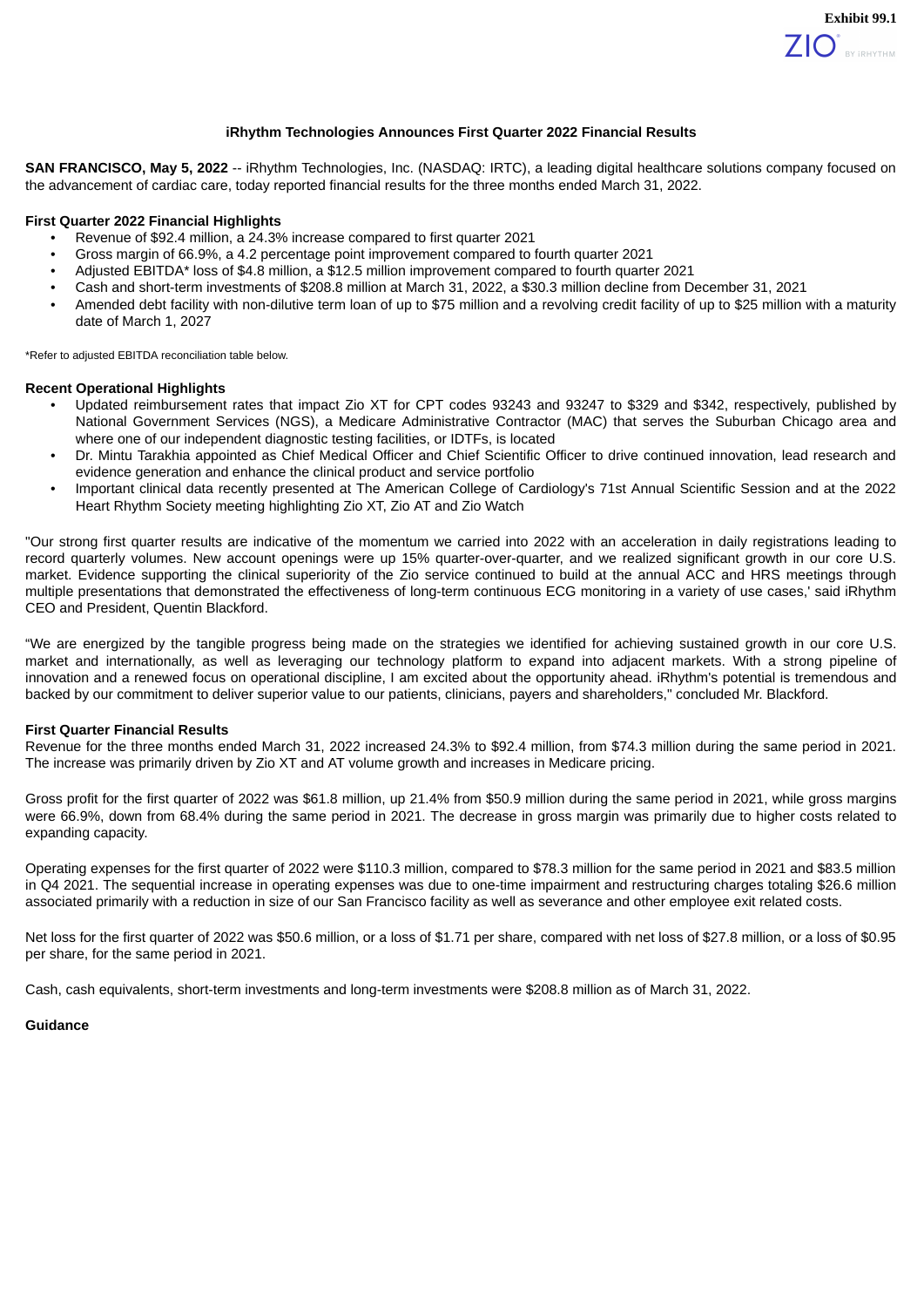

**Exhibit 99.1**

iRhythm projects revenue for the full year 2022 to range from \$410 million to \$420 million, which represents 27% to 30% growth over prior year results. Gross margin for the full year 2022 is expected to range from 68% to 69% and adjusted operating expenses are expected to range between \$375 and \$385 million. Adjusted EBITDA for the full year 2022 is expected to range from negative \$15 million to negative \$25 million.

### **Webcast and Conference Call Information**

iRhythm's management team will host a conference call today beginning at 1:30 p.m. PT/4:30 p.m. ET. Investors interested in listening to the conference call may do so by accessing the live and archived webcast of the event, which will be available on the "Investors" section of the company's website at: www.irhythmtech.com.

#### **About iRhythm Technologies, Inc.**

iRhythm is a leading digital health care company redefining the way cardiac arrhythmias are clinically diagnosed. The company combines wearable biosensor devices worn for up to 14 days and cloud-based data analytics with powerful proprietary algorithms that distill data from millions of heartbeats into clinically actionable information. The company believes improvements in arrhythmia detection and characterization have the potential to change clinical management of patients.

#### **Use of Non-GAAP Financial Measures and Other Operating Metrics**

We refer to certain financial measures that are not recognized under U.S. generally accepted accounting principles (GAAP) in this press release, including adjusted EBITDA, adjusted operating expenses and adjusted net loss. See the schedules attached to this press release for additional information and reconciliations of such non-GAAP financial measures.

#### **Forward-Looking Statements**

This news release contains forward-looking statements within the meaning of Section 27A of the Securities Act of 1933 and Section 21E of the Securities Exchange Act of 1934 and the Private Securities Litigation Reform Act of 1995. These statements include statements regarding financial guidance, market opportunity, ability to penetrate the market, anticipated productivity improvements and expectations for growth. Such statements are based on current assumptions that involve risks and uncertainties that could cause actual outcomes and results to differ materially. These risks and uncertainties, many of which are beyond our control, include risks described in the section entitled "Risk Factors" and elsewhere in our filing made with the Securities and Exchange Commission, including those on the Form 10-Q expected to be filed on or about May 6, 2022. These forward-looking statements speak only as of the date hereof and should not be unduly relied upon. iRhythm disclaims any obligation to update these forward-looking statements.

**Investor Relations Contact: Media** Contact: **Media** Contact: Leigh Salvo **Morgan Mathis** Contract Contract Contract Contract Contract Contract Contract Contract Contract Contract Contract Contract Contract Contract Contract Contract Contract Contract Contract Contract Contract Contr (415) 937-5404 (310) 528-6306

investors@irhythmtech.com irhythm@highwirepr.com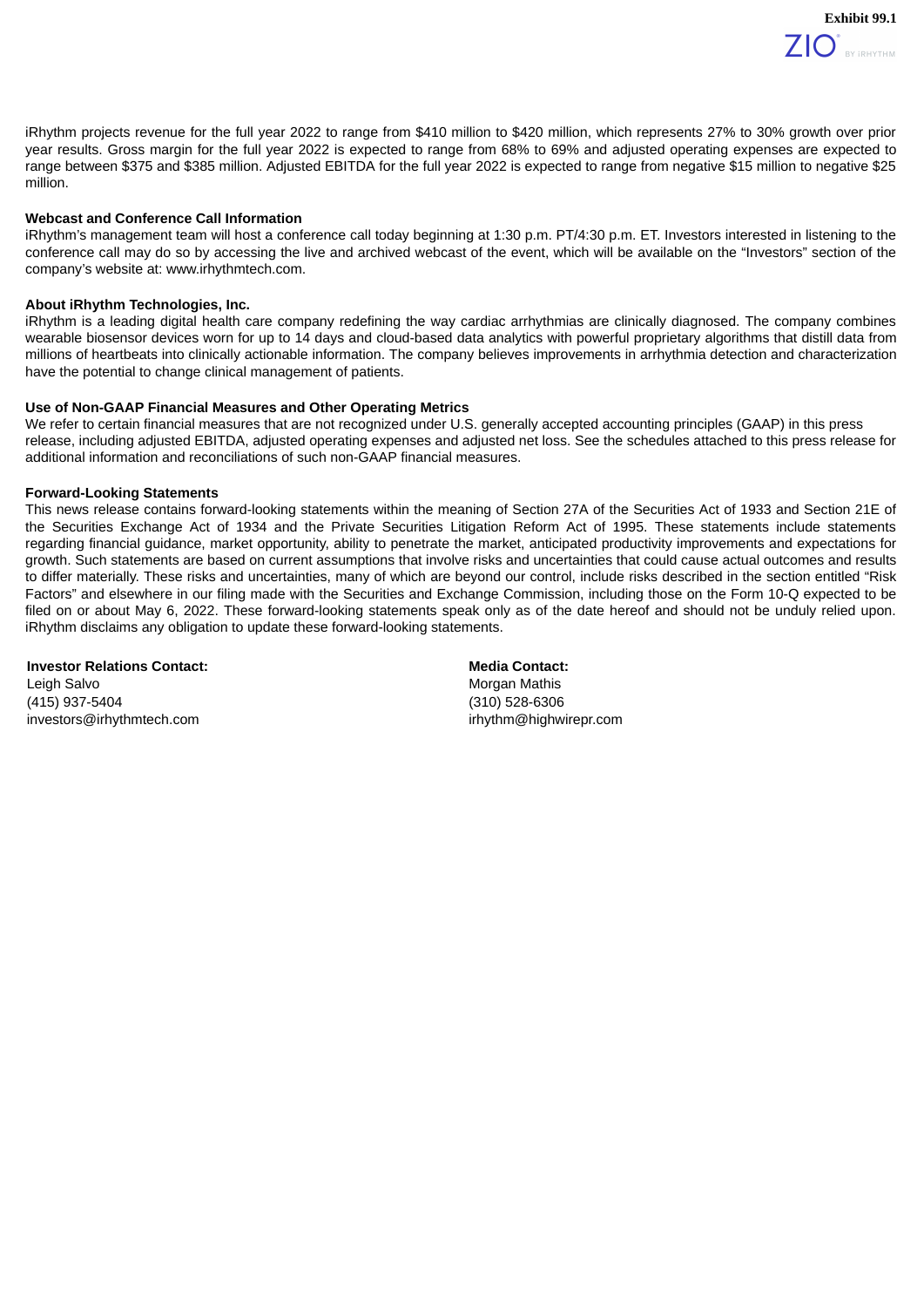|                                                 |      | March 31,  |                |            |
|-------------------------------------------------|------|------------|----------------|------------|
|                                                 |      | 2022       |                | 2021       |
| <b>Assets</b>                                   |      |            |                |            |
| Current assets:                                 |      |            |                |            |
| Cash and cash equivalents                       | \$   | 94,786     | $\mathfrak{S}$ | 127,562    |
| Short-term investments                          |      | 113,998    |                | 111,569    |
| Accounts receivable, net                        |      | 55,286     |                | 46,430     |
| Inventory                                       |      | 12,446     |                | 10,268     |
| Prepaid expenses and other current assets       |      | 9,838      |                | 9,693      |
| Total current assets                            |      | 286,354    |                | 305,522    |
| Property and equipment, net                     |      | 57,135     |                | 55,944     |
| Operating lease right-of-use assets             |      | 65,256     |                | 84,587     |
| Goodwill                                        |      | 862        |                | 862        |
| Other assets                                    |      | 19,110     |                | 16,052     |
| <b>Total assets</b>                             | $\,$ | 428,717 \$ |                | 462,967    |
| <b>Liabilities and Stockholders' Equity</b>     |      |            |                |            |
| <b>Current liabilities:</b>                     |      |            |                |            |
| Accounts payable                                | \$   | 5,413      | -\$            | 10,509     |
| <b>Accrued liabilities</b>                      |      | 41,935     |                | 51,486     |
| Deferred revenue                                |      | 2,933      |                | 3,049      |
| Debt, current portion                           |      |            |                | 11,667     |
| Operating lease liabilities, current portion    |      | 11,501     |                | 11,142     |
| Total current liabilities                       |      | 61,782     |                | 87,853     |
| Debt, noncurrent portion                        |      | 34,917     |                | 9,690      |
| Other noncurrent liabilities                    |      | 832        |                | 697        |
| Operating lease liabilities, noncurrent portion |      | 86,344     |                | 85,212     |
| <b>Total liabilities</b>                        |      | 183,875    |                | 183,452    |
| Stockholders' equity:                           |      |            |                |            |
| <b>Preferred Stock</b>                          |      |            |                |            |
| Common stock                                    |      | 27         |                | 27         |
| Additional paid-in capital                      |      | 701,822    |                | 685,594    |
| Accumulated other comprehensive loss            |      | (353)      |                | (61)       |
| Accumulated deficit                             |      | (456, 654) |                | (406, 045) |
| Total stockholders' equity                      |      | 244,842    |                | 279,515    |
| Total liabilities and stockholders' equity      | \$   | 428,717    | $\mathfrak{s}$ | 462,967    |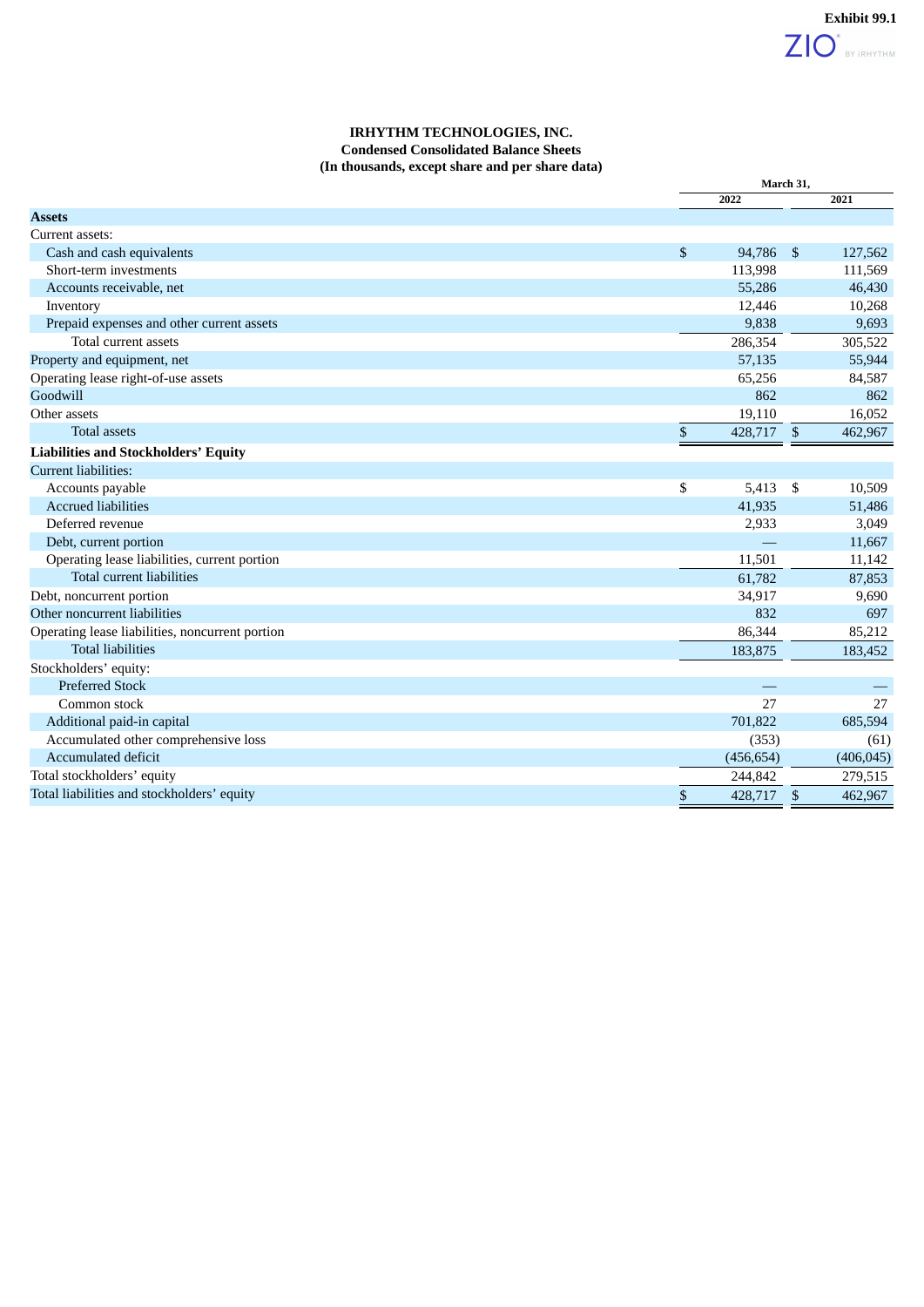# **IRHYTHM TECHNOLOGIES, INC. Condensed Consolidated Statements of Operations (In thousands, except share and per share data)**

|                                              | Three months ended<br>March 31, |            |               |            |
|----------------------------------------------|---------------------------------|------------|---------------|------------|
|                                              |                                 | 2022       |               | 2021       |
| Revenue, net                                 |                                 | 92,378     | <sup>\$</sup> | 74,311     |
| Cost of revenue                              |                                 | 30,619     |               | 23,458     |
| Gross profit                                 |                                 | 61,759     |               | 50,853     |
| Operating expenses:                          |                                 |            |               |            |
| Research and development                     |                                 | 10,542     |               | 8,510      |
| Selling, general and administrative          |                                 | 73,158     |               | 69,813     |
| <b>Impairment and Restructuring</b>          |                                 | 26,608     |               |            |
| Total operating expenses                     |                                 | 110,308    |               | 78,323     |
| Loss from operations                         |                                 | (48, 549)  |               | (27, 470)  |
| Interest expense                             |                                 | (2,029)    |               | (335)      |
| Other income, net                            |                                 | 16         |               | 124        |
| Loss before income taxes                     |                                 | (50, 562)  |               | (27, 681)  |
| Income tax provision                         |                                 | 47         |               | 98         |
| Net loss                                     |                                 | (50, 609)  | S             | (27, 779)  |
| Net loss per common share, basic and diluted |                                 | (1.71)     |               | (0.95)     |
| Weighted-average shares, basic and diluted   |                                 | 29,596,325 |               | 29,164,430 |